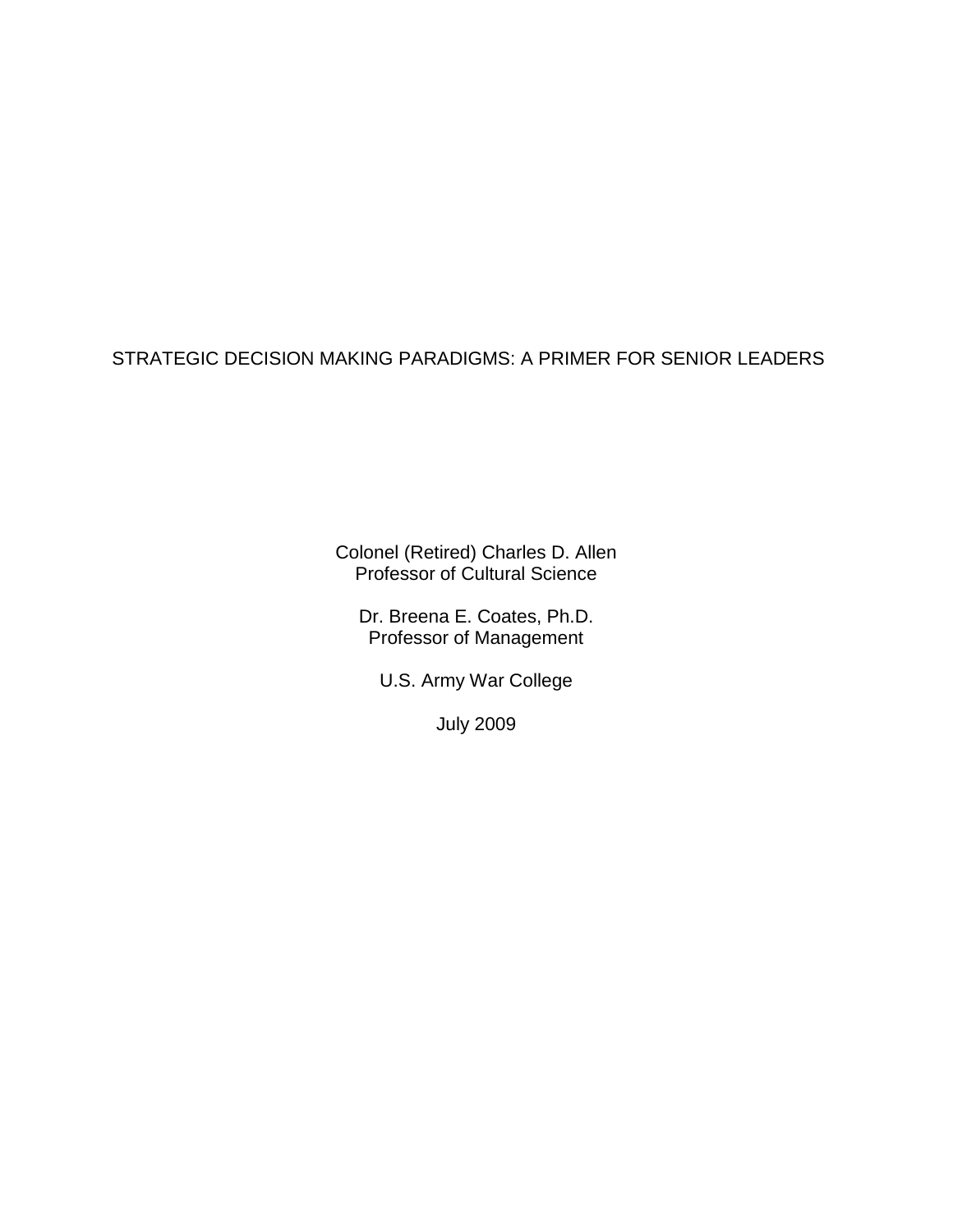## **STRATEGIC DECISION MAKING PARADIGMS: A PRIMER FOR SENIOR LEADERS**

 The goal for the year at the United States Army War College (USAWC) is to prepare our students to be strategic leaders or to serve as effective advisers to the senior leadership of our military and this Nation. Nobel Laureate, Elihu Root, the Secretary of War in 1901, challenged our institution to study the three great problems of "national defense, military science and responsible command."<sup>1</sup> This means that our graduates are part of the system that determines and reaffirms the values and the security interests of our Nation. This system formulates policies and spawns the series of strategic documents beginning with the National Security Strategy of the United States, and supported by the Quadrennial Defense Review, the National Defense Strategy and the National Military Strategy generated within the Department of Defense (DOD). As members of the profession of arms sworn to protect and defend against all enemies, our graduates must be experts in the development of plans and the employment of military forces in the execution of our national policies. The USAWC"s primary mission is to help students gain an appreciation of the challenges of strategic decision making by incorporating into its curriculum lessons relating to the theory and practice of strategy formulation, implementation and evaluation. The curriculum does so by providing an overlay of historical case studies to make real the complexity involved in strategic decision making.

## **STRATEGIC DECISION MAKING**

**Strategic Change:** There are several strategic decisions that involved change in the United States Army in the second half of the 20<sup>th</sup> century. After the conclusion of World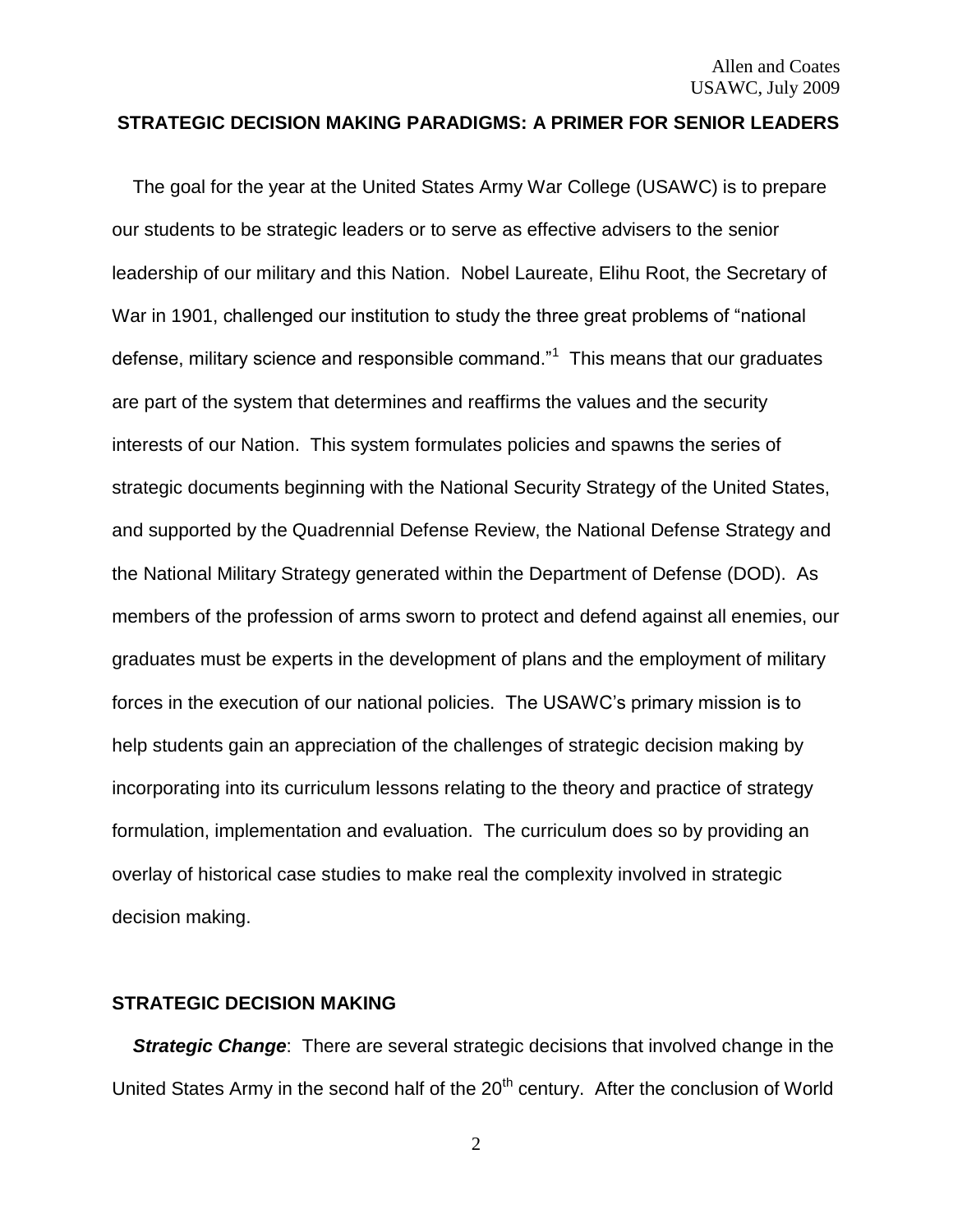War II, the U.S. Army roles and missions were explicitly stated in the National Security Act of 1947. These established its jurisdiction vis-à-vis the other services.<sup>2</sup> In the 1950"s, the Army sought to redefine itself to accommodate the defense priorities of President Dwight D. Eisenhower. At issue during the Eisenhower administration was the contentious restructuring of the force for the nuclear era.<sup>3</sup> Later, the Vietnam War necessitated a change in Army doctrine and force structure to deal with the environment of unconventional war. In the 1970"s and 80"s, the Army again redefined itself to face the Soviet threat in Western Europe as it learned to operate with the all-recruited and professionalized "all-volunteer" force. Each of these periods required strategic decisions reached by senior leadership and implemented using a framework that is today referred to as Doctrine, Organization, Training, Materiel, Leader Development, Personnel, and Facilities (DOTMLPF). Currently our Army, as part of the national defense establishment, is faced with strategic decisions on how to develop and position our forces for success in the joint operating environment (JOE) and for the future.

 In each case, Army leadership was engaged and defined the purpose of the organization, establishing the vision, and developing supporting strategies to achieve it—deciding what to do, when, and how. Accordingly, strategic decisions are made by the members of the organization who have the ultimate responsibility to ensure fulfillment of its purpose and who accept the consequences when it does not. For the U.S. military, strategic decisions are made by the civilian Secretary of Defense, the Chairman, Joint Chiefs of Staff, Service Secretaries and Service Chiefs, and Combatant Commanders, all of whom bear responsibility to the Chief Executive, Congress, and ultimately to the American people. Decisions about the Army involve other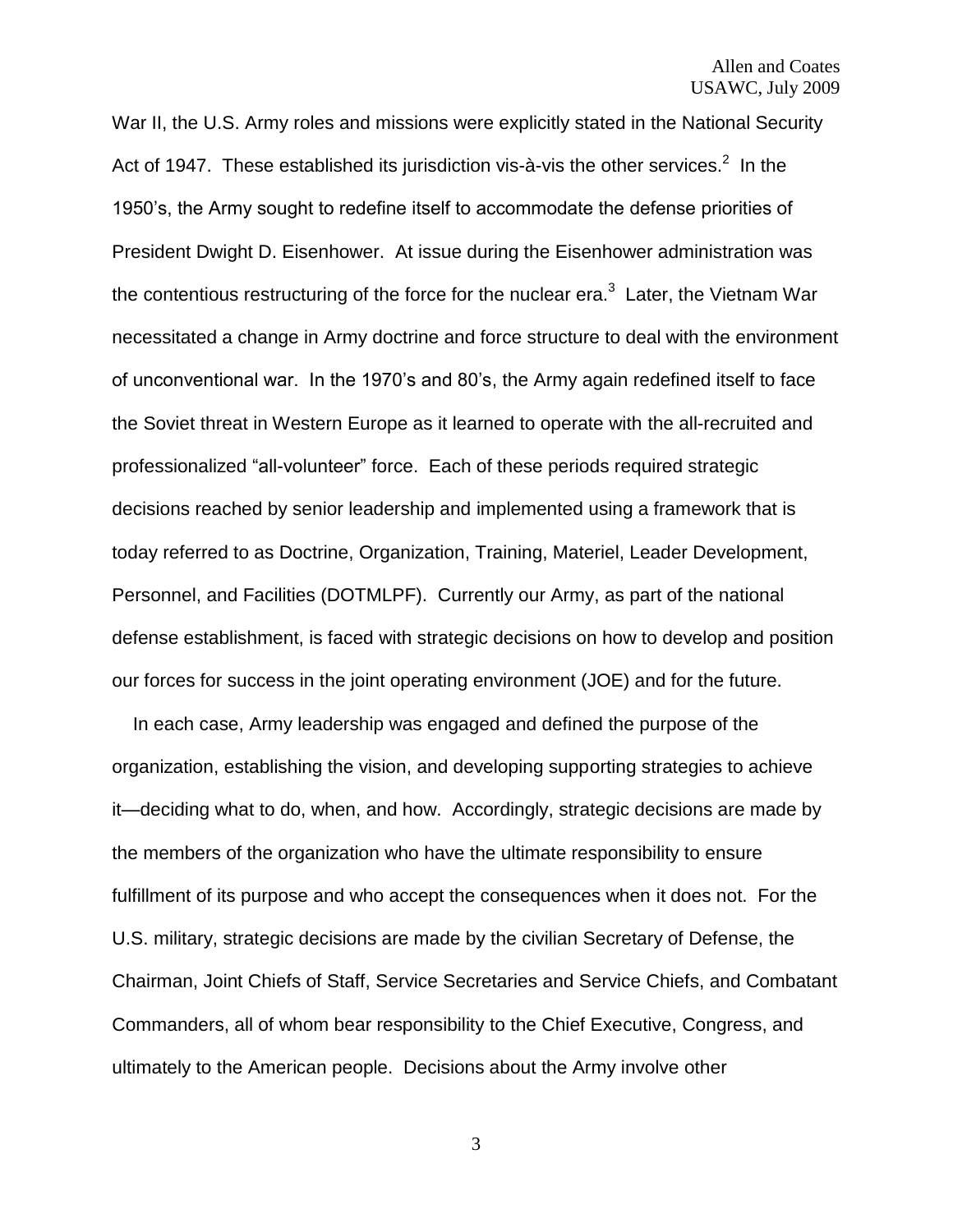organizations and agencies that clearly have a stake in what the Army does, and how it goes about doing it. The nature of the contemporary operating environment (COE) necessitates consideration of capabilities possessed by joint, interagency, intergovernmental, multinational (JIIM) and non-governmental actors. Thus, strategic decision makers may be significantly influenced by stakeholders outside of the organization.

### **The Ontology of Strategic Decision Making**.

 Strategic decisions are non-routine and involve both the art of leadership and the science of management. Routine decisions of how to efficiently manage resources according to established procedures and clearly understood objectives is the technical work of management. Routine decisions are normally the purview of supervisors and middle-level managers that have the requisite authority and responsibility to take action. However, non-routine decisions require what Harvard Professor Ron Heifetz refers to as "adaptive work" where senior leadership must consider the broader implications of the situation, take an active role in defining the problem, creatively explore potential solutions, and apply judgments as to what *should* be done.<sup>4</sup> The USAWC defines Strategic Leadership as the process of influence for "achievement of a desirable and clearly understood vision by influencing the organizational culture, allocating resources, directing through policy and directive, and building consensus,"<sup>5</sup> implicitly requires the capacity for strategic decision making.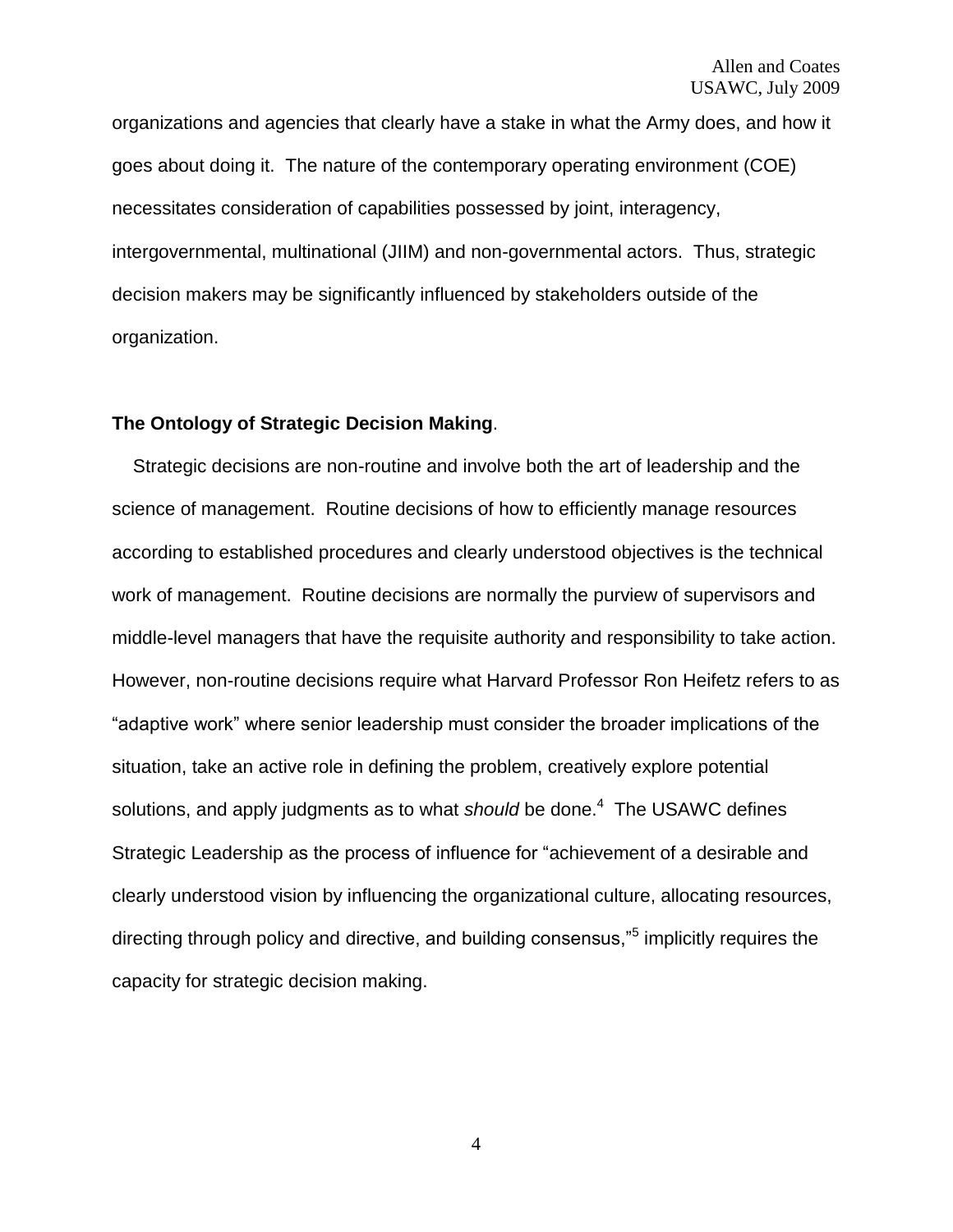## **The Complexity of Strategic Decision Making**

Strategic decisions entail "ill-structured,"<sup>6</sup> "messy" or "wicked problems" that do not have quick, easy solutions.<sup>7</sup> H.L. Mencken's quip is amusing and accurate, "there is always a well-known solution to every human problem—neat, plausible, and wrong."<sup>8</sup> This concept, known at the Error of the Third Kind, describes how complex problems are often addressed with a correct solution to the wrong problem. $9$  At the strategic level, the scope of decision making is different than at other levels within a military organization—tactical and operational—which have established and accepted procedures that are normative and prescriptive. Tactical convoy movements of an infantry platoon can be reduced to several definable parameters—number of vehicles, rate of march, interval between vehicles, number of refuel and rest stops, etc., so that the platoon leader can arrive at the "right" solution to get the unit to a desired location. At the operational level, movements from a staging area for multiple brigade combat teams along parallel routes may be more complicated, but use the same parameters to determine a "best" way to deploy combat forces into an area of operation in accordance with a well-prescribed movement table. However, the strategic level decision on the number of brigade combat teams that the Army will field as part of its Transformation to the Modular Force involves innumerable interdependent activities within the DOTMLPF framework. Such a decision is inherently more complex and "ill-structured" in pursuit of the objective to provide relevant landpower forces to combatant commanders for future battlefields.

 At the strategic level, the national defense establishment and its members must interact across diverse environmental domains and are required to demonstrate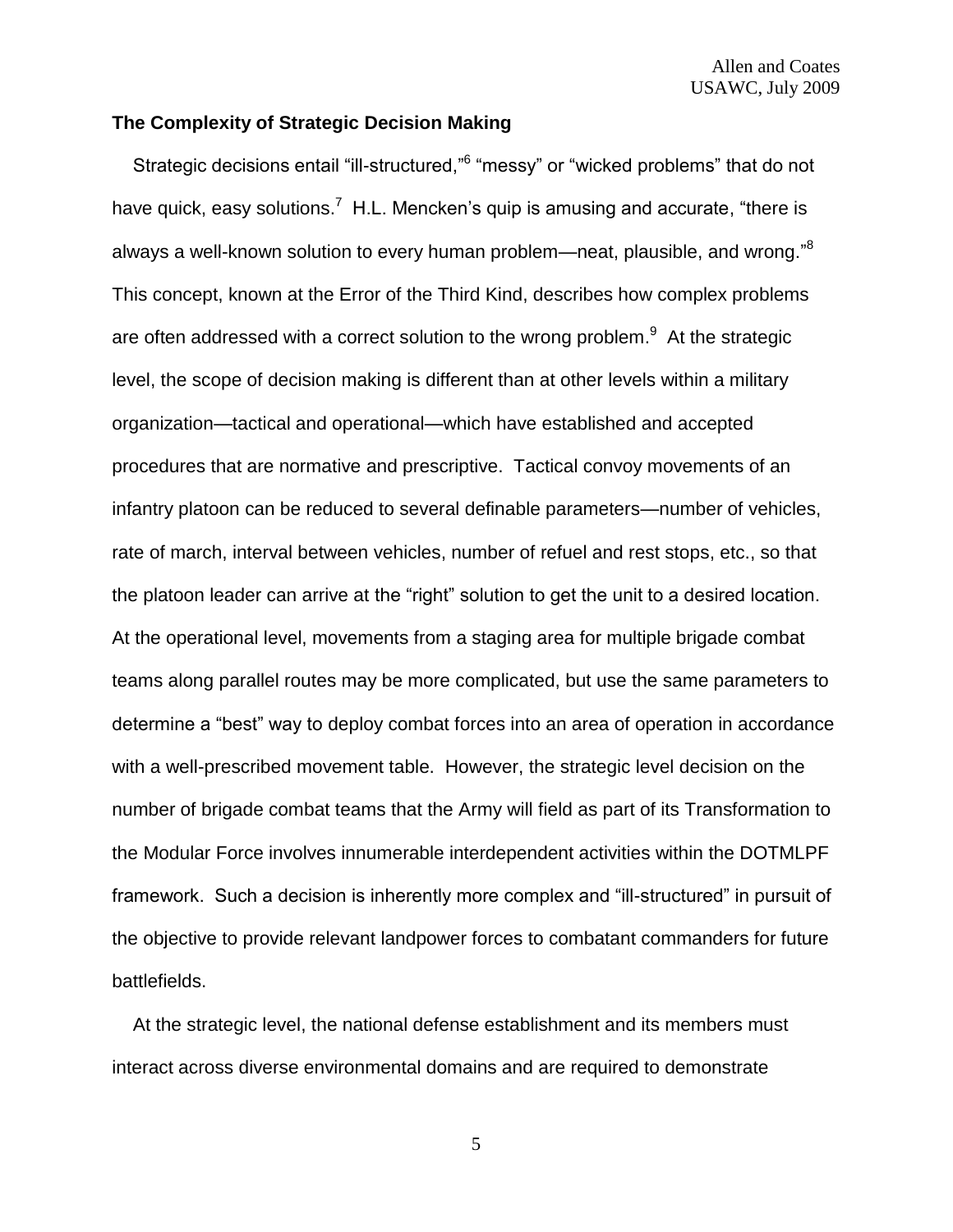effectiveness in the eyes of multiple constituents. Strategic decision making occurs at a key nexus of that interaction, culminating from decision criteria associated with dynamic, nonlinear, highly interconnected, and interdependent relationships. The power to make strategic decisions is usually dispersed over a number of constituencies. The purpose of this paper is to show commonly used decision paradigms, highlighting their particular strengths and weaknesses as appropriate. Making sense of strategic decisions requires adding a set of mental models distinct from the traditional military decisionmaking models. The decision theories presented provide leaders with the understanding of the major forms of decision making used in complex environments. These models are more than abstract conceptualizations; they provide frameworks by which to analyze past strategic practices and develop new ones. The models are generally categorized as either descriptive or prescriptive. As the term implies, the prescriptive model suggests methods and processes that should be used in order to make better decisions. This type of model is seen as a matter of choice by decision makers (e.g., the Military Decision Making Process). In contrast, descriptive models attempt to detail the process of how decisions are actually made. In most cases, attempts to apply a prescriptive model will lead to dynamics best captured by a descriptive model.

#### **THE BASIC DECISION MAKING PARADIGMS**.

 There are many models of decision making useful for strategists in conceptualizing decisions. Some of the most well known that are of value for USAWC students are: 1) Rational Model, 2) Bounded-Rationality Model, 3) Incremental Model, 4) Mixed-Scanning Model, 5) Polis Model, 6) Garbage Can Model, 7) Bargaining Model,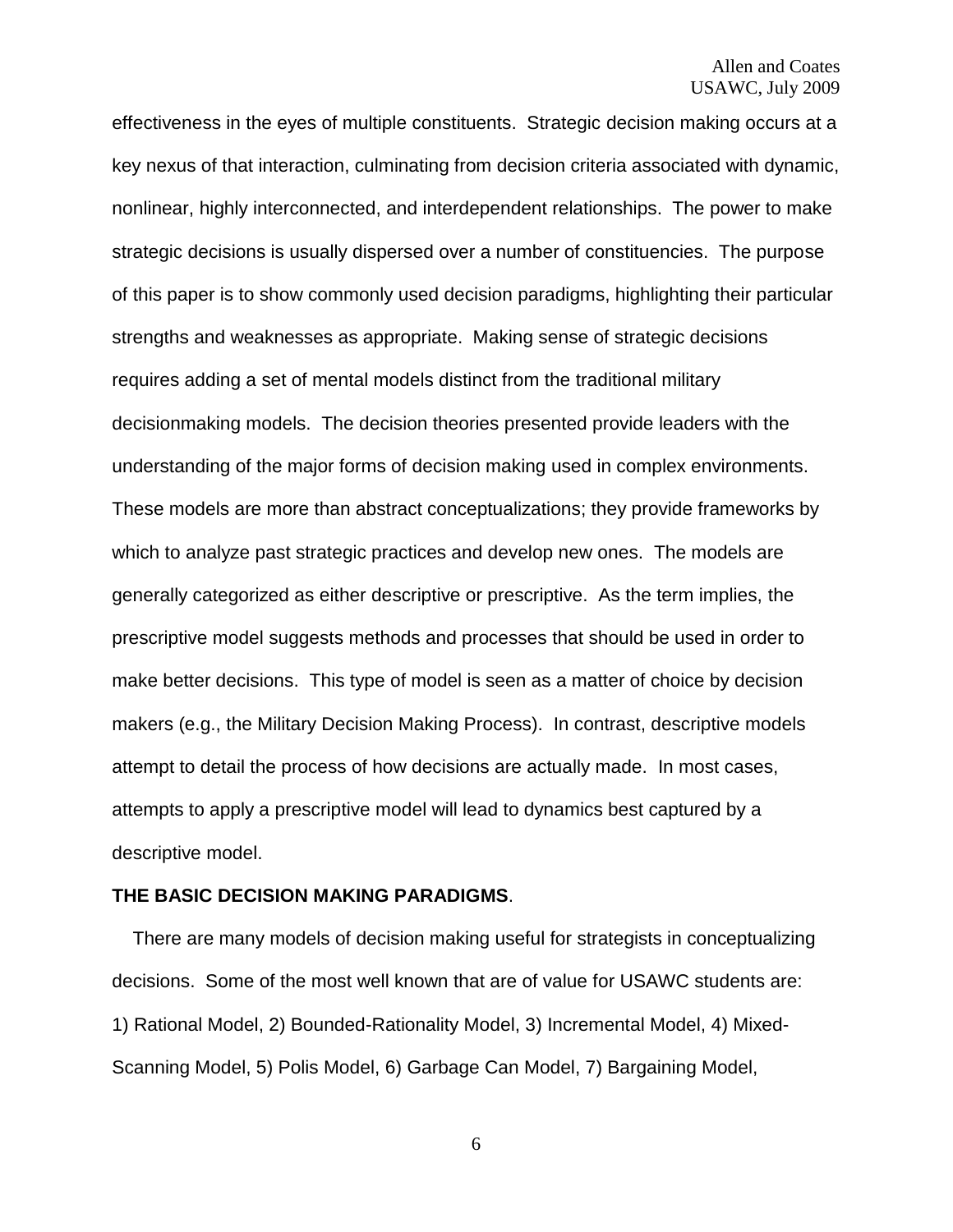8) Participative Model. Other decision making models that have foundations in

microeconomic theory, such as the public-choice model, the prospect model, etc., relate

more closely to the civilian, non-military sector and thus are not addressed here.

 *Rational Decision Making.* This approach, also known as "the rational-

comprehensive" model, borrows from economic theory and has the goal of maximizing efficiency by picking the best alternative based on specific criteria. Congruent with the MDMP, it is often described as a six-step process:

- 1. Define goals
- 2. Identify alternatives
- 3. Calculate the consequences
- 4. Decide the most favorable using a calculated ratio of benefits to costs
- 5. Monitor implementation
- 6. Begin again

 The rational approach is very attractive and easy to embrace with its simplicity. The formulation intuitively seems to make sense. It provides a structured way to address a problem and arrive at a solution. The approach may appear to impose certainty and clarity. However, it is best suited for simple, well-structured problems. The rational decision making process depends on clear statements of goals accepted by those seeking to address problematic conditions. The rational decision making process works well on technical issues when goals are precisely defined and there is general agreement on measures for analysis and selection criteria. NASA uses this rational approach because engineering parameters and procedures tend to be less ambiguous. The use of this approach is much more difficult and problematic for defense organizations whose goals are constantly a matter of debate in a political system designed to balance federal power between three branches of government.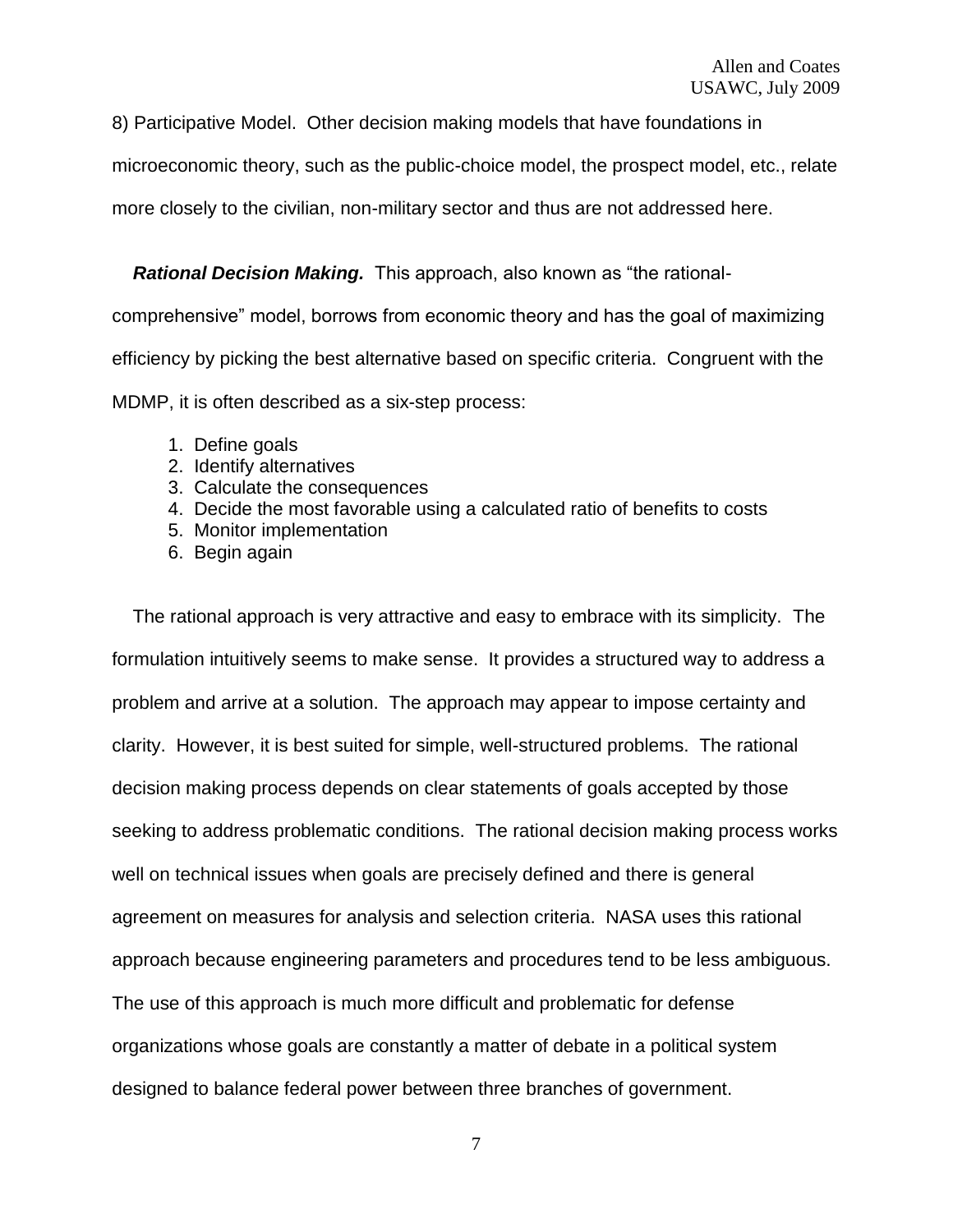

Figure 1. The Joint Planning and Execution Community<sup>10</sup>

 Although the rational approach of the Military Decision Making Process (MDMP) is embraced by our military culture, many factors prevent its strict adherence as a prescriptive process. We see the challenge presented by the rational approach when our military leaders seek clear expressions of desired end-states as a precursor to developing military strategy and operational plans (e.g., Weinberg-Powell doctrine as implemented in Operations Desert Shield and Desert Storm). Using the context of the Joint Planning and Execution Community (JPEC) shown in Figure 1, it is arguably difficult to have each sub-community agree on the common goals to be achieved. The nature of the problems and the complexity of the environment would generate an unmanageable number of possible alternatives to consider. The uncertainty and ambiguity of the environment would also undermine any confidence in determining consequences if a particular alternative were selected. Those consequences, either in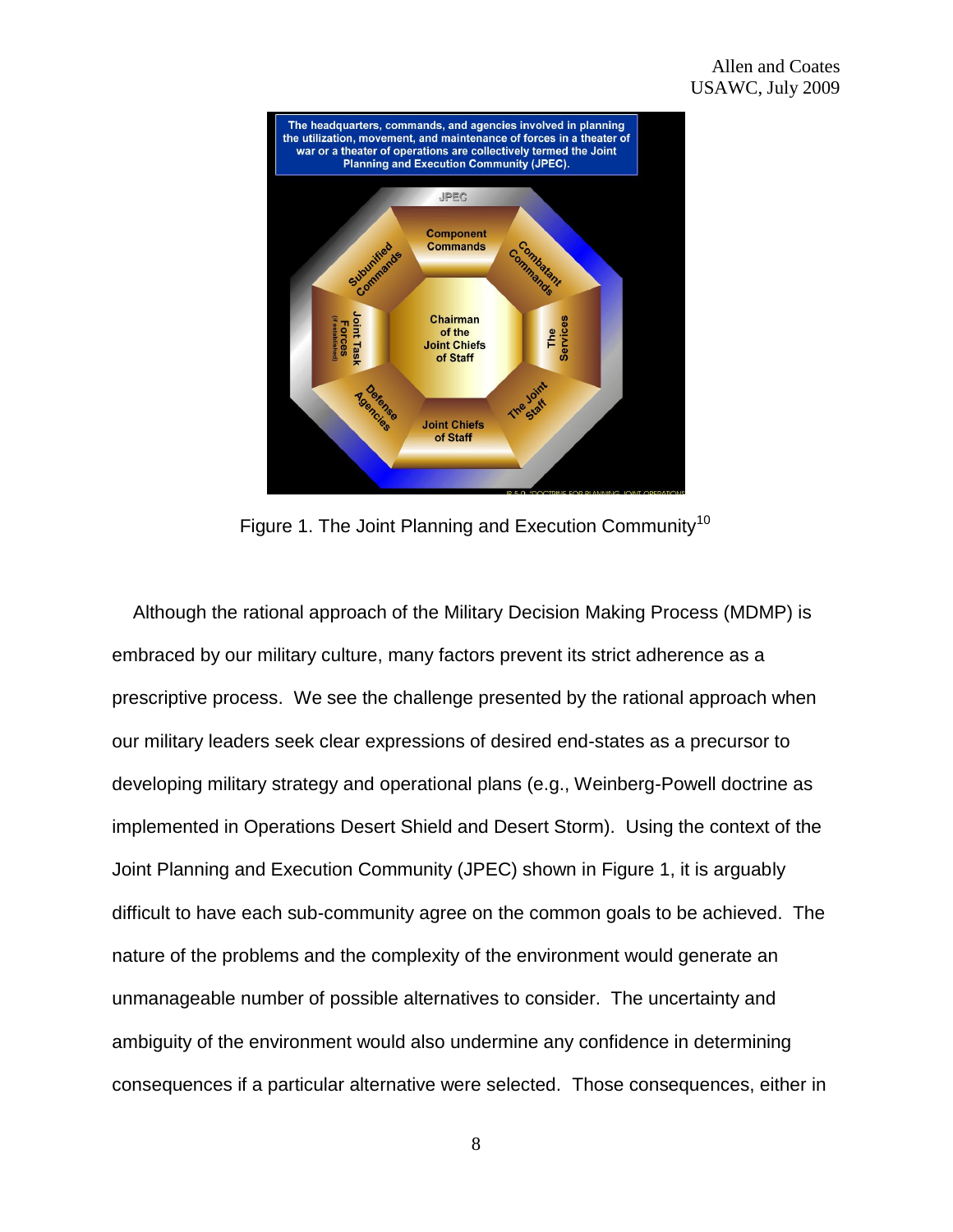the attainment of stated goals or commensurate benefits and costs, assume causality between selected courses of actions and subsequent results. While military leaders prefer clear expressions of end states and objectives, ambiguity is valuable in a political environment. The desire for clearly delineated goals and objectives are rarely to be found and even when they are stated publicly, they are often subject to change. Hence, the rational decision making approach is not sufficient to explain the real-world decisions made at the operational and strategic level.

 *The Behavioral Model (Bounded Rationality):* The most important critique of the rational approach comes from the work of Nobel Laureate, Herbert Simon, who presented the concept of "bounded rationality."<sup>11</sup> This theory holds that:

1. Humans are intellectually ill-equipped to make cognitively rational decisions because they can only process a few bits of data at a time.

2. Comprehensive analysis is impossible due to limitations on the availability of information, time, and expertise.

 3. Individuals cannot imagine every possible solution to a problem, and therefore not all possible alternatives are considered or analyzed.

 The practical application of the rational MDMP has decision makers simplifying the problem set and restricting themselves to a few major alternatives. This happens in the face of time constraints and the limitations of people. In practice, decision makers identify a limited number of decision making criteria and subsequently examine a limited range of alternatives that have worked before or are easy to develop. Alternative selection tends to stop at the first alternative that sufficiently addresses the problem at hand. Given the lack of perfect information to make the decision and the impossibility of optimization in the problem-setting, Simon argued that decision makers "*satisfice*." That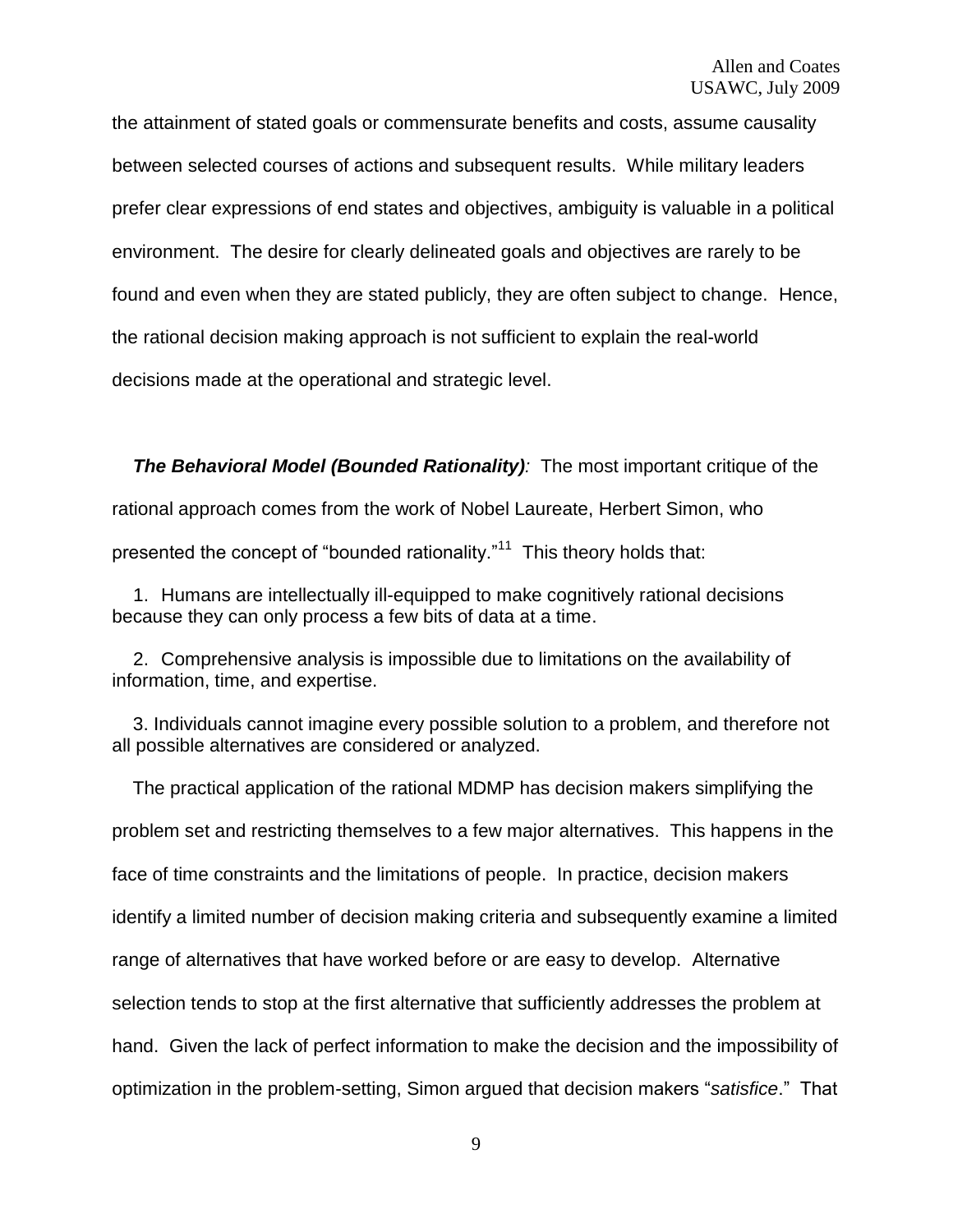is to say that people do not optimize decisions, but actually seek to find a solution that is minimally sufficient and satisfactory—one that is "good enough" to meet minimum established criteria. The conclusion of Operation Desert Shield in 1991 short of an invasion of Iraq and the overthrow of Saddam Hussein"s regime could be viewed as a satisficed decision that was good enough at the time.

 This model often has an implicit choice variant where, although multiple alternatives are presented, there is a clear favorite that will likely be selected so decision criteria are skewed to support the choice. Those military planners and operators who have been involved with MDMP can recount the development of the obligatory three courses of action and the "objective weighting" that resulted in selection of the staff favorite course of action (i.e., the one that the commander would approve).

 *Incremental Model*: Charles Lindblom also rejected the rational-comprehensive model and presented an alternative "incremental" approach to decision making. In his now famous paper, "The Science of Muddling Through,"<sup>12</sup> Lindblom saw that most policy decisions are made in small analytical increments in response to events and circumstances where the decision-maker"s analysis is focused on familiar, better-known experiences. This significantly reduces the number of decision factors and alternatives available. "Disjointed" incrementalism, argued Lindblom, is really how problems are solved over time, in piecemeal, rather than in comprehensive, fashion. Relatively small or incremental policy changes tend to be the norm because of the need for consensus among the interested parties and negotiation efforts are directed to what can be achieved. Unfortunately, the attainment of short-term solutions may be at the expense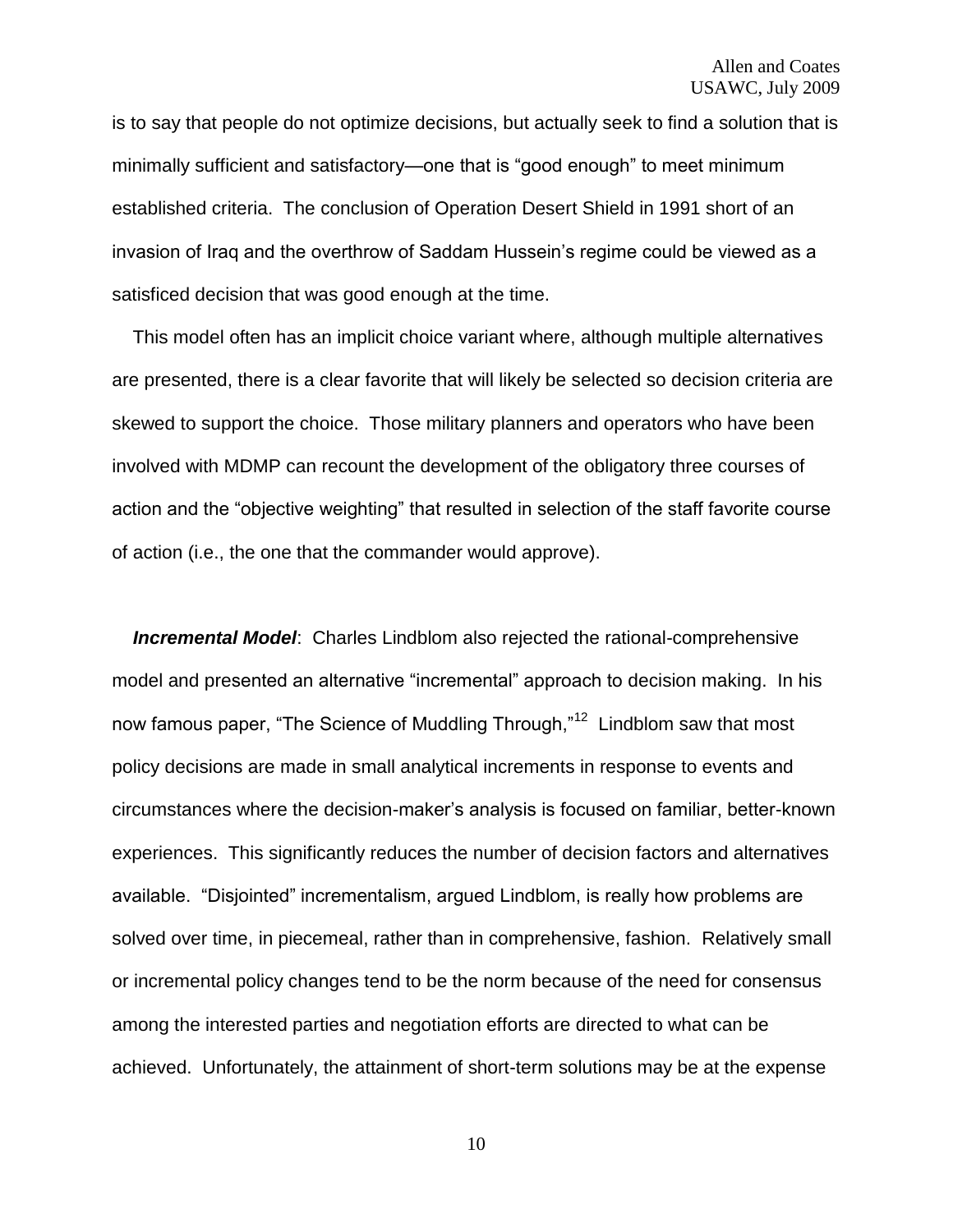of more important and far-reaching goals. Incrementalism is not inherently undesirable since small changes from the resulting decisions are more subject to correction if they produce unfavorable outcomes. The theory of incrementalism explains how the process of decision making is slowed down, and organizations avoid making big mistakes that could be costly militarily, financially and politically. However, focus on smaller problems and failure to confront the larger issues may result in "kicking the can down the road" to deal with later when the situation may be more complex and dangerous. Furthermore, the incremental model may slowly move the organization away from the original espoused goals. If the organization is faced with an environment that has changed significantly, the incremental approach is unlikely to result in the necessary amount of change to quarantee organizational survival. $13$ 

The incremental model has the following characteristics:

- 1. Only a few options and means are considered
- 2. Decisions are the product of negotiated settlements
- 3. Changes are made gradually over time
- 4. Decisions tend to be made reactively
- 5. Political considerations are important in determining outcomes

 The incremental approach to decision making is reflective of the Program, Planning, Budgeting, and Executing (PPBE) process used in the military. The greatest predetermining factor for any year"s budget is the prior year"s budget. Anything more than incremental change is unlikely when it comes to the budgetary process. An item might be submitted and approved in the Program Objective Memorandum (POM), and might be incrementally added to by using the Supplemental Budget to gain more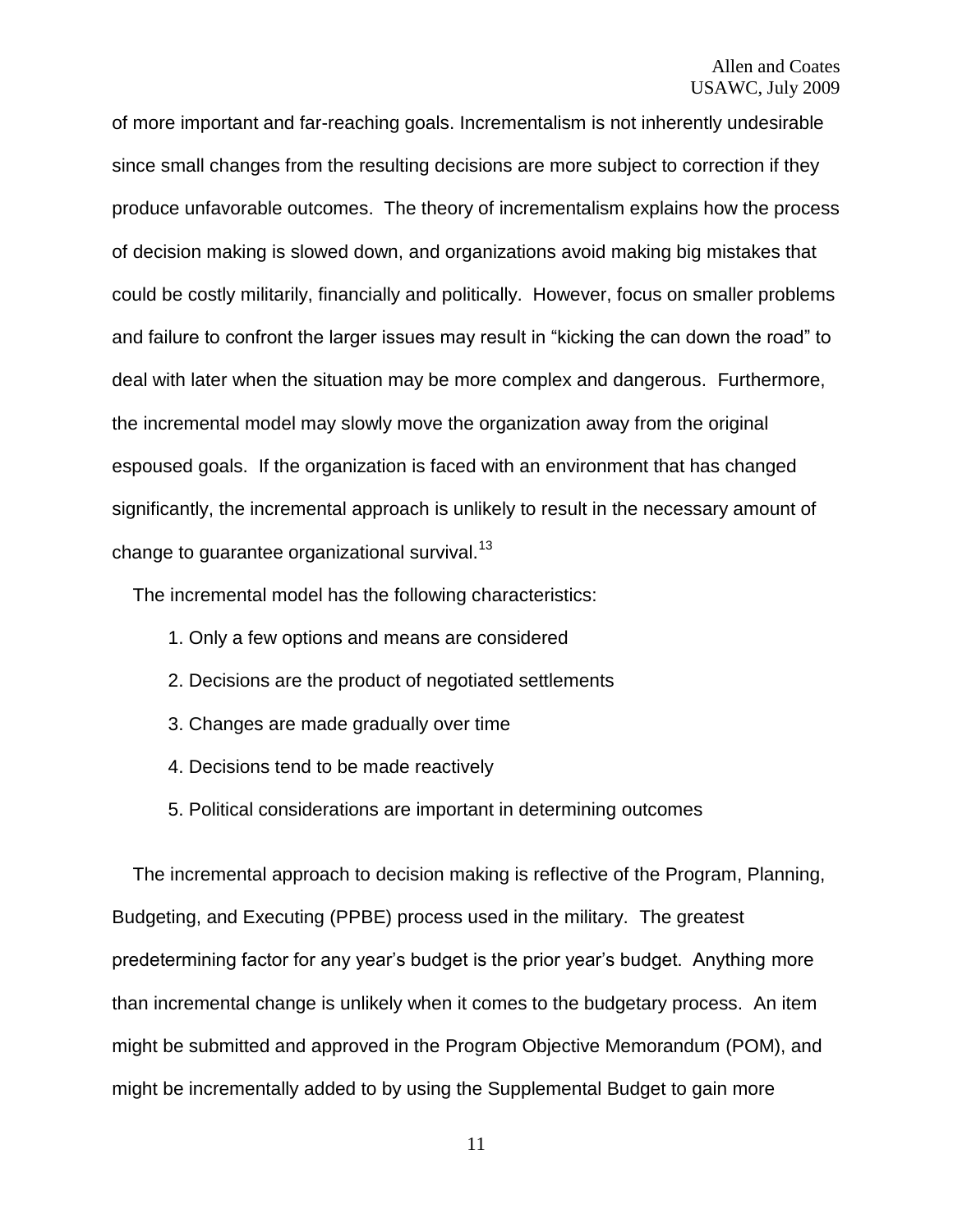resources for it. Alternatively, a program might be incrementally developed in the POM over several years. Several of our DA weapons systems programs (e.g., Bradley Fighting Vehicle System, the Remotely Piloted Vehicle, and the Future Combat System could be viewed using the incremental model. In the case of the Bradley Fighting Vehicle, the original espoused goals were incrementally contradicted over time.<sup>14</sup>

 Lindblom conceded shortcomings of the incremental approach including: fragmentation of decisions, arbitrary exclusions, and decision-makers may overlook excellent policies not suggested by the chain of successive policy steps. Yehezkel Dror offered other critiques of incrementalism: It may not suffice to meet real growing demands; it may miss the mark entirely, it lacks responsiveness to large-scale needs, it makes acceptable the forces that tend toward inertia, it maintains the status quo, and, it lacks innovativeness.<sup>15</sup> The result may be a failure to confront major issues by "kicking the can down the road" to deal with later. The danger is that the situation may become more complex and tenuous.

 *Mixed Scanning Model:* This is a hybrid, or compromise, paradigm derived from rational and incremental decision making theories. It is drawn from the work of sociologist Amitai Etzioni<sup>16</sup> who suggested its use in seeking policy solutions to shortterm, but urgent, needs of the immediate present. It is, in effect, a concept that can be described as "splitting the difference" between the models. Etzioni likens the concept to a photographer working with two cameras. A broad-angled camera quickly pans through the entire environment—which is the rational approach. Another camera "would zero in on those areas revealed by the first camera to require more detailed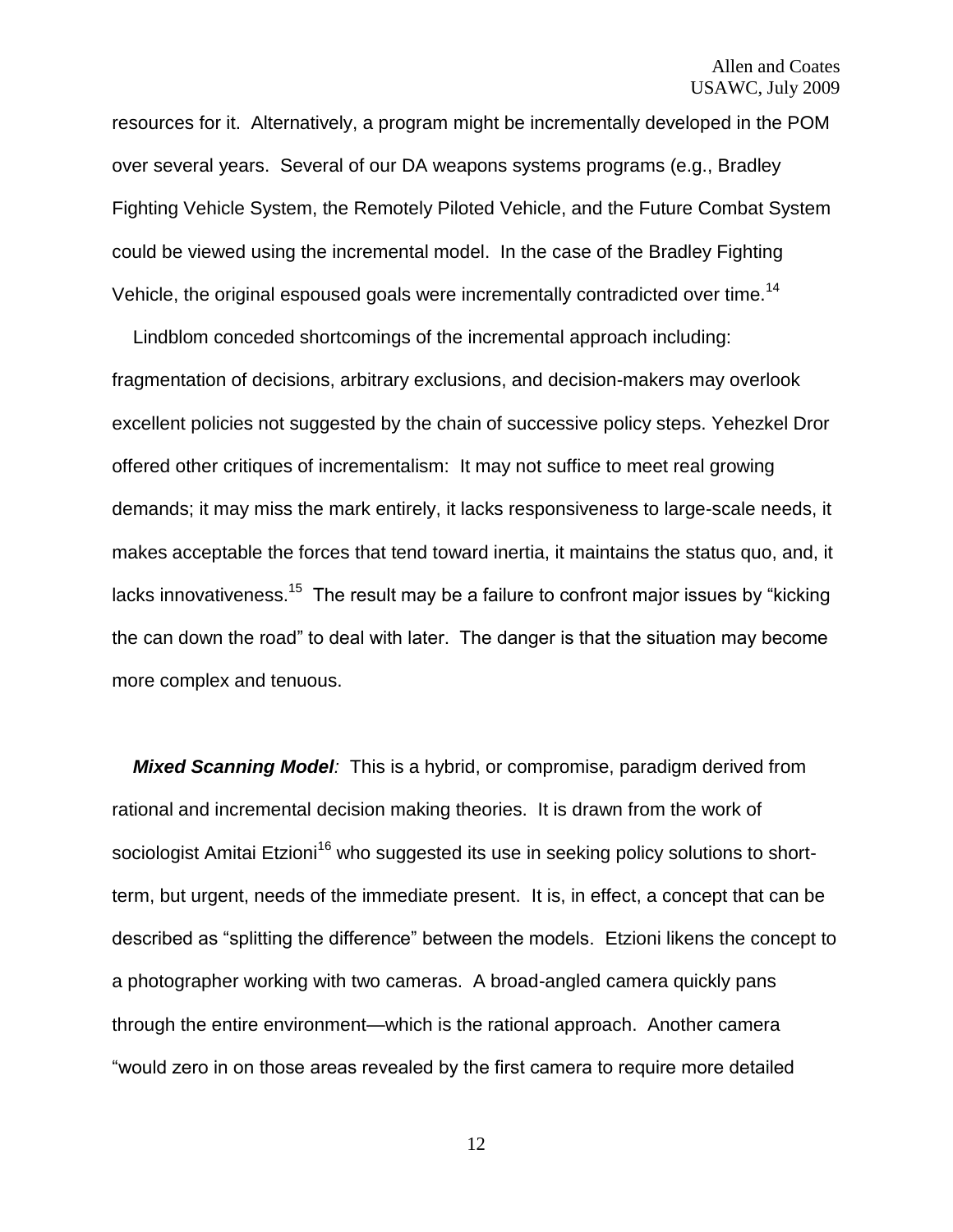examination."<sup>17</sup> Janis and Mann<sup>18</sup> call this the *quasi-satisficing* approach. For example, the U.S. National Security Advisor to the President in suggesting a policy decision on terrorist camps in Pakistan, might superficially scan all recent developments, which is the comprehensive approach. He might then focus on the issues that have come up since the last scan, which is the incremental approach.

 At the level of the Chairman of the Joint Chiefs of Staff, a strategic problem, such as giving advice to the Secretaries of Defense and State, on whether the United States should assist Israel in its ongoing conflict with Hamas. The Chairman, much like a chess player, would plausibly review the chessboard<sup>19</sup> of options: military support; political and diplomatic support; watch-and-wait, or some other strategy. He might then choose a particular approach. Having done so, he and his team would go back to examining, in detail, the options within the chosen subset. When President Franklin Delano Roosevelt and his advisors scanned the available options for the United States prior to involvement in World War II, he was utilizing the rational approach. When it became clear that the preferred option was involvement in the war, FDR and advisors then scanned pertinent decisions required for United States involvement. In turn, this scan generated the strategy for entry into the war.

 Etzioni criticized both approaches as being insufficient. On the one hand, calling the rational approach unrealistic and arguing that a full examination of all pertinent choices is impractical and, on the other hand, he observed that incrementalism did not distinguish between core and peripheral issues.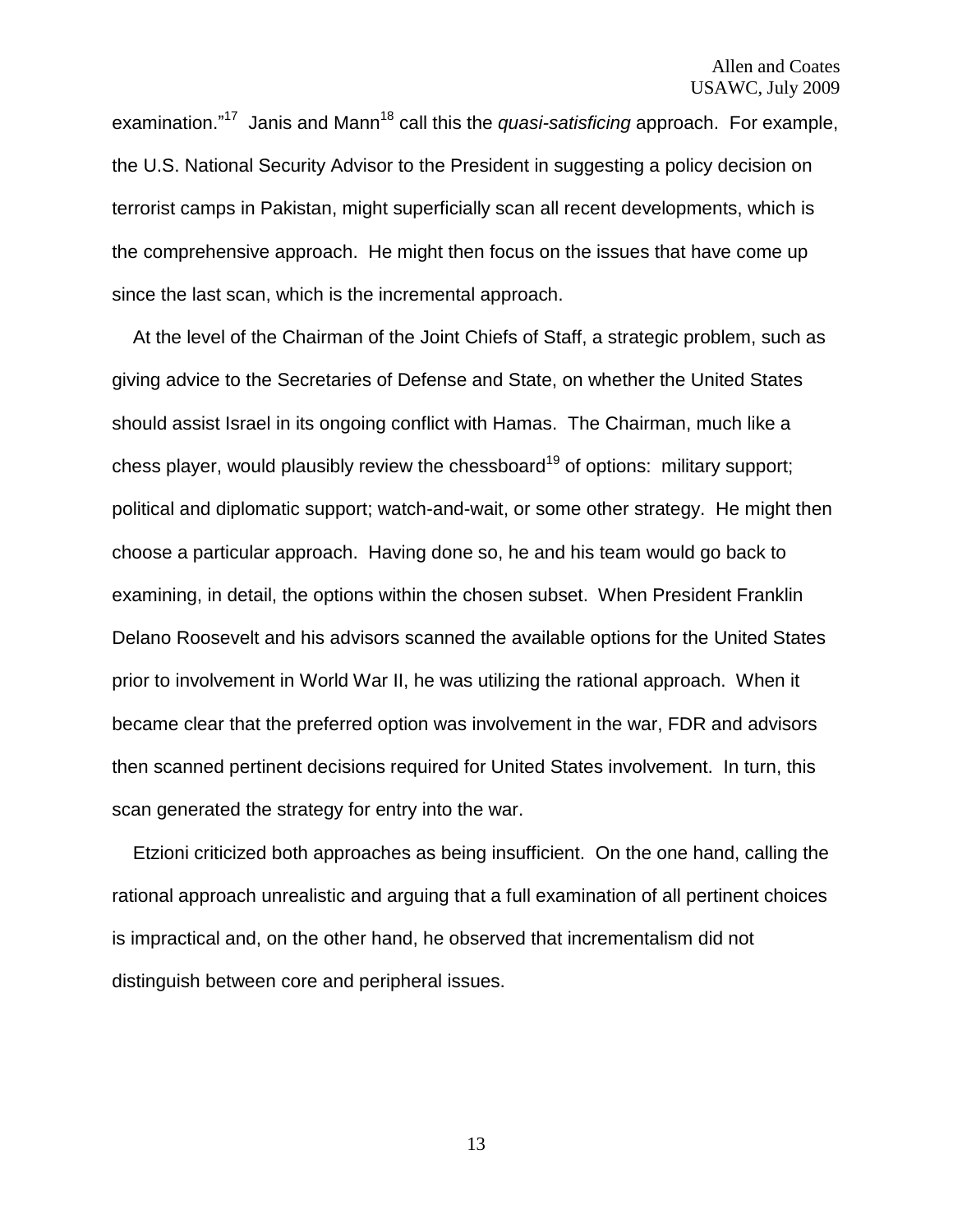*Polis Model***:** Another scholar who has been critical about the rational and the incremental models is Deborah Stone, who offered another perspective of public policy making—the Polis model of a political community.<sup>20</sup> Stone presented opposing viewpoints of the *market* (a rational model for political decision making) and the *polis*  (how political decisions really happen). She argued the polis perspective is more descriptive of the way decisions are really made by comparing the theoretical political environments of the market and the polis and considering the goals of the respective communities. How problems are defined in the market versus the polis is a function of symbolism, causes, and interests that influence how problems are addressed. Decisions are made and solutions (policy-strategies) are formed with inducements, rules, rights, and powers as the driving forces. In sum, the polis model assumes inconsistencies in life where the political community is able to deal with less than comprehensive information and less than reliable information. Stone"s model has the following characteristics:<sup>21</sup>

- 1. State goals ambiguously and keep some secret.
- 2. Be prepared to shift and redefine goals as the political situation dictates.
- 3. Keep undesirable alternatives off the agenda by not mentioning them.
- 4. Make your preferred alternative appear to be the only feasible one.
- 5. Focus on one part of the causal chain and ignore politically difficult ones.
- 6. Use rhetorical devices to blend alternatives to prevent strong opposition.
- 7. Selectively project consequences that make your decision look the best.

 8. Choose the action that hurts powerful constituents the least, but portray your decision as creating the maximum social good.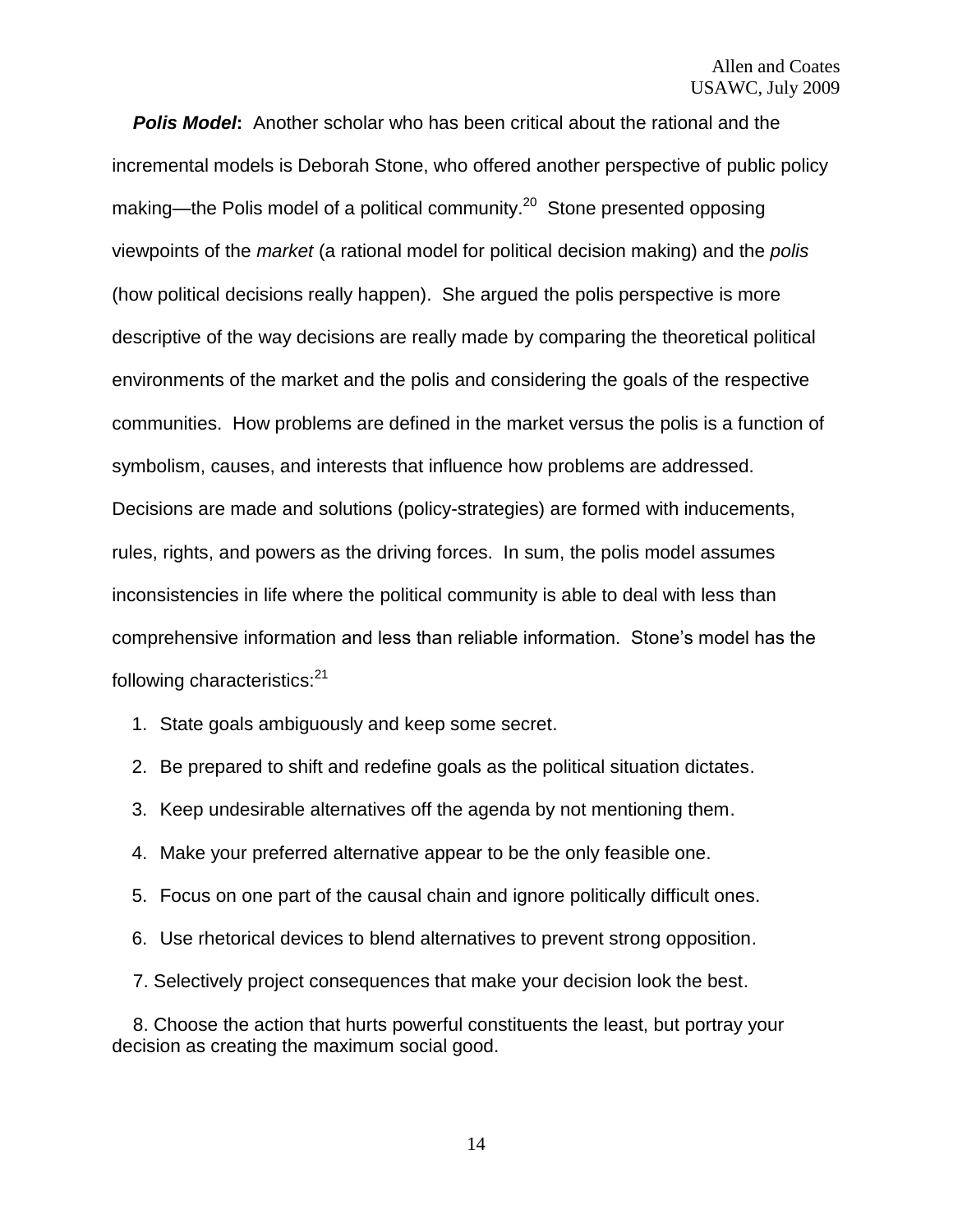The Polis Model can be applied to the decision making process of President Lyndon Johnson for the Vietnam War. As H.R. McMaster recounts in his book, *Dereliction of Duty*, Johnson's goals for the conflict were not clearly stated nor shared with the U.S. Congress.<sup>22</sup> With support of Secretary of Defense McNamara, the president co-opted the Joints Chiefs of Staff to gain their silence as he pushed for his Great Society agenda at the expense of recommended force levels for operations in Vietnam.

*Garbage Can Model:* March, Cohen, and Olsen (1972)<sup>23</sup> developed the notion that decisions are made based on chance and unsystematic interactions of actors and opportunities, and the current availability of resources.<sup>24</sup> This model, based on the theory of organizational anarchy, posits the notion that organizations have inconsistent and ill-defined preferences, and operate on the basis of trial and error; that stakeholders only partially understand the processes; and that decision-makers often act whimsically and impulsively. Within this framework, March and his colleagues theorized that organizations produce many solutions for which there are no immediate problems, and are these dumped in a holding can—the garbage can. Problems needing solutions will arise in the future and a search through the garbage might yield a solution. In this sense, the garbage can is really an "opportunity" can. The mix of opportunities lying in waiting are based on the organization's current and past environmental realities. The garbage can"s relevance depends on how quickly these cans get filled and also how quickly the garbage cans are discarded. While the garbage can presents opportunities for addressing the important problems, it has the threat of unsystematic rationality.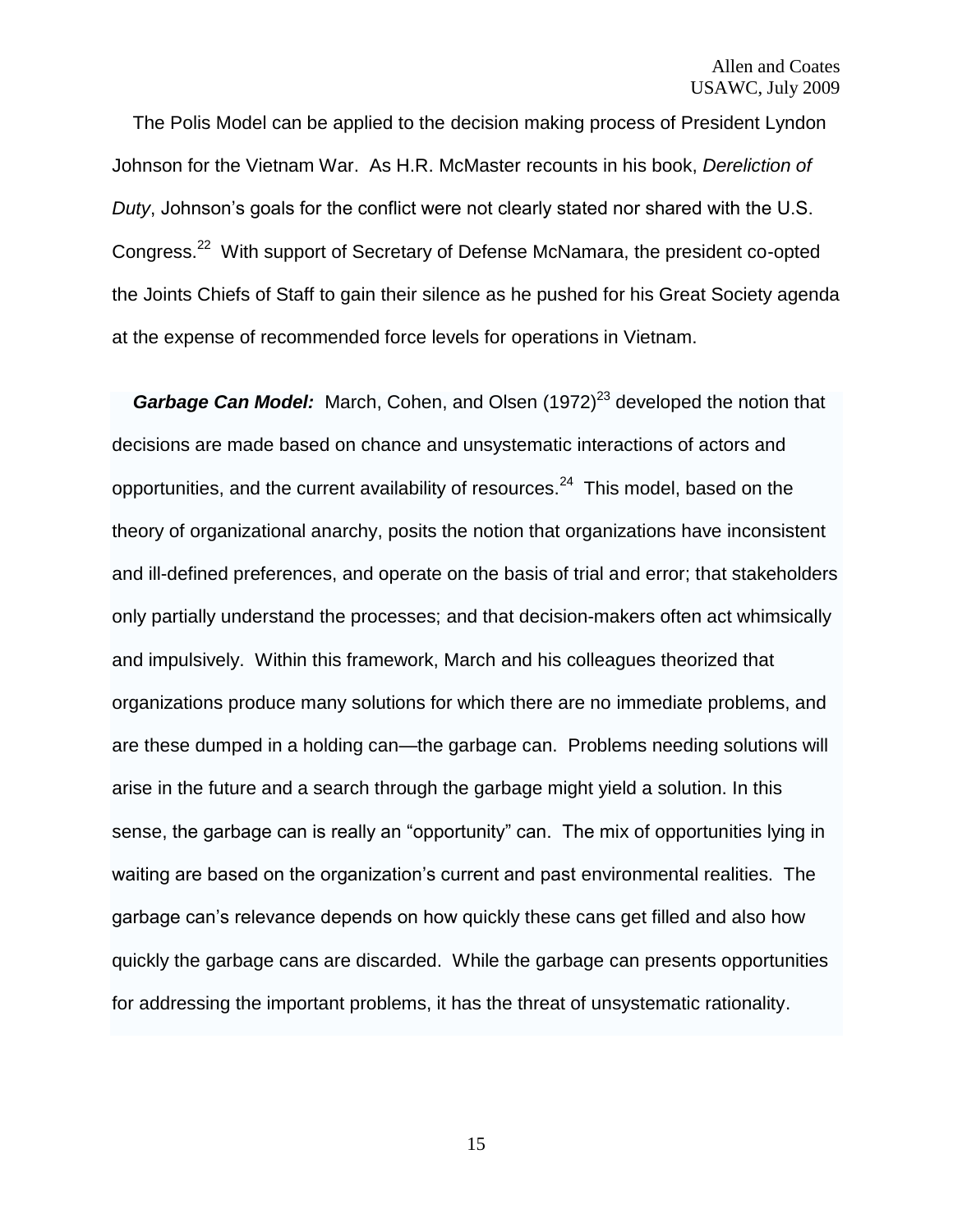Vice Admiral Joseph Metcalf used the garbage can model to explain decision making of the 1983 Grenada Rescue Operation.<sup>25</sup> Adm Metcalf was the commander of the joint U.S. forces, CJTF 120, for Operation Urgent Fury, who in his reflections commented, "it is clear that many decisions just 'happened'."<sup>26</sup> While the goals of the invasion were clearly established and communicated, the command and staff structure was cobbled together with available forces from all services (an existing solution used to solve the emergent problem). The paper organization of CJTF 120 was fleshed out by redirecting personnel—a notable case was taking the Army liaison officer, Maj. Gen. Norm Schwarzkopf, and naming him the deputy commander. While the operation was a success, several problems with intelligence, communications, and coordination (resulting in fratricide) among the joint forces led to congressional investigations. The review of Operation Urgent Fury contributed to the enactment of the Goldwater-Nichols Department of Defense Reorganization Act of 1986 (GNA). GNA established authorities for the Chairman of the Joint Chiefs of Staff, revised military command structures, and instituted requirements for joint training. In sum, the non-rationality of the decision making process led to legislation to provide more structure and control.

**Bargaining Model:** Bargaining reflects a decision making process both between individuals within an organization and between organizations through their representatives. This perspective requires an understanding of the principles of negotiation. The essence of decision making of groups involves tradeoffs between constituents that may have competing interests and agendas. In seeking to identify common interests and mutual benefit for the involved parties, some concessions may be made, but the resulting decision should produce a condition that is acceptable to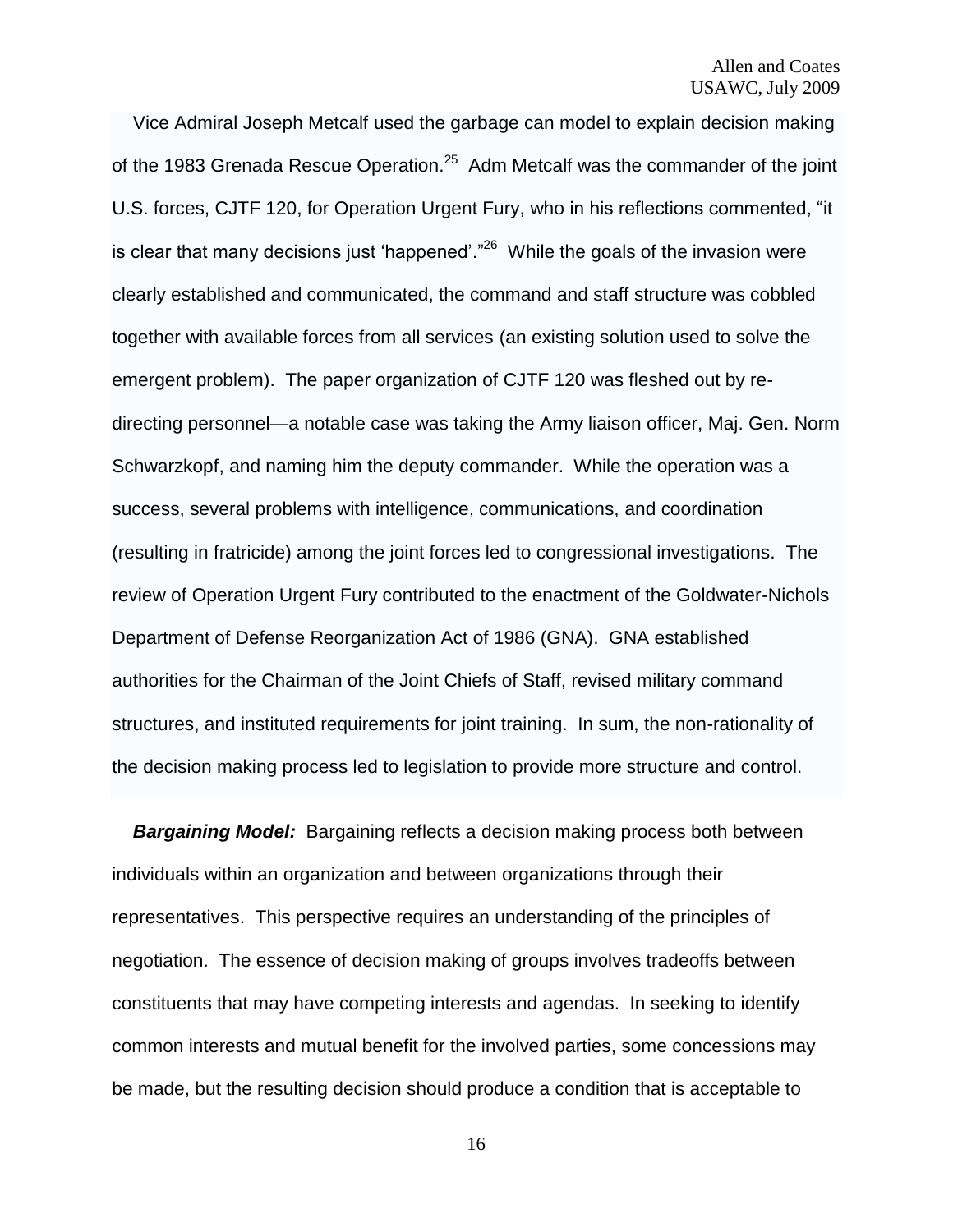either side. Here the anchoring and adjustment bias inhibits substantial movement from the status quo so it is unlikely to have drastic change in policy or strategy embraced by the group.

 The bargaining approach is common in government, but does have a number of advantages and weaknesses. $^{27}$  It may be effective for addressing and presenting issues while serving as the catalyst for getting multiple perspectives before the decision making body. However, this approach may not result in the best alternative for a given situation since political consensus sometimes results in the lowest common denominator—achieving a decision that all will accept. Consequently, it may lead to an equitable distribution of power and benefit that may be inherently less effective than a contested decision.

 Kettl and Fesler provide us with an example as they deconstruct the U.S. decisions during the Cuban Missile Crisis.<sup>28</sup> Based on Graham Allison"s classic study, *The Essence of Decision*, that example demonstrates the bargaining among the key Kennedy Administration advisers ranging from the senior military officials, Secretary of Defense, Secretary of State, Director, Central Intelligence Agency and others under the leadership of the Attorney General, Robert Kennedy.<sup>29</sup> The Cuban Missile Crisis was a high-stakes and time-sensitive event with potentially catastrophic consequences for failure. The key players within the Kennedy administration had distinctly opposing views on the goals to be achieved and what should be done (e.g., General LeMay"s insistence on confronting the Soviet Union with direct military strikes) in an environment of uncertainty, complexity, and ambiguity. The final U.S. actions were derived from reaching consensus through several iterations of discussions with the advisers.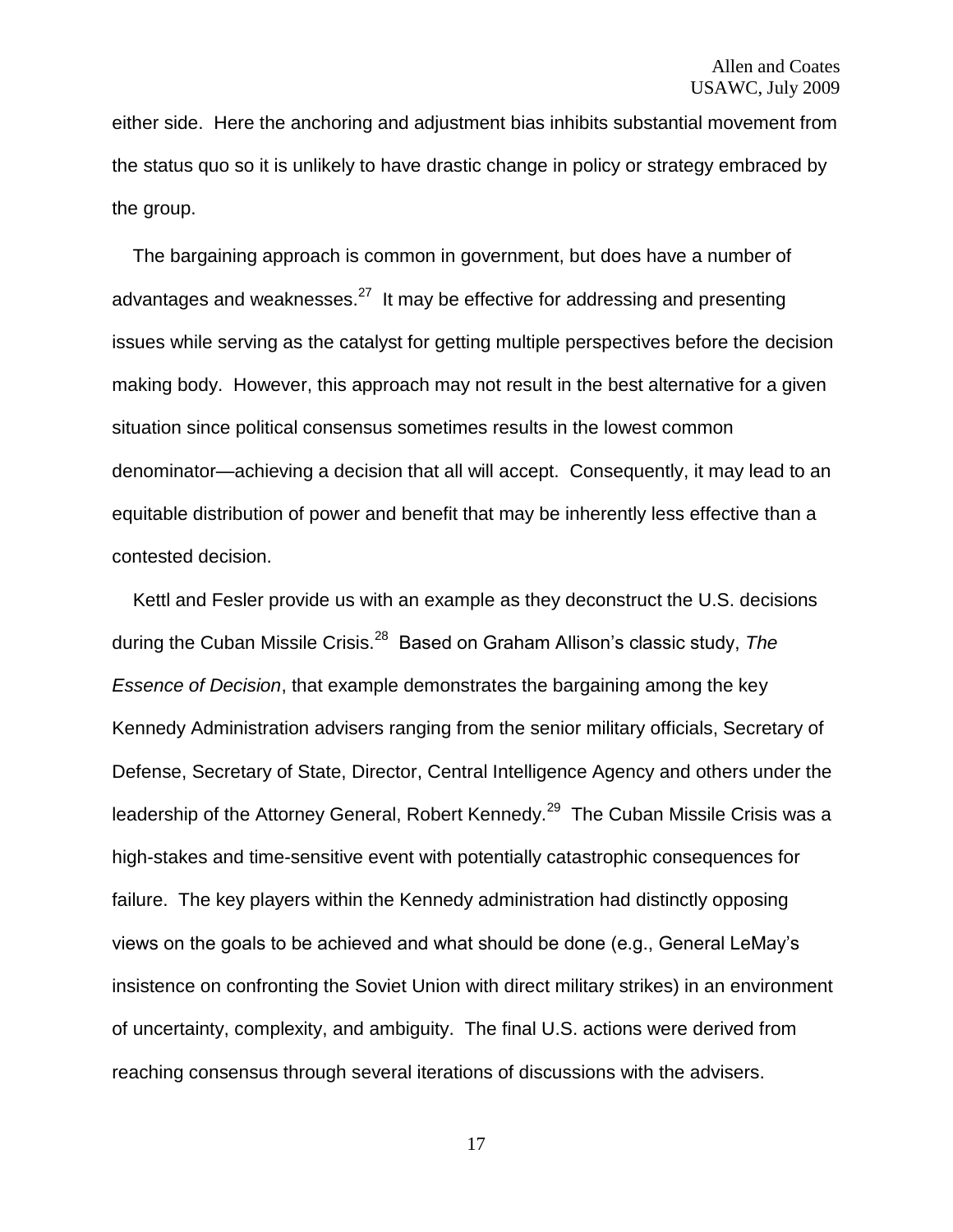Bargaining is a process that gives each participant a voice in the proceedings. While it may not be the case where a simple majority wins, it can be fraught with contention and can be time-consuming in the attempt to resolve points of disagreement. In this form of decision making, the needs of the most powerful parties are more likely to be met, but the larger interests of the aggregate may not be addressed. Limiting the number of people involved in making decisions presents is own paradoxes. Smaller numbers of participants may be able to reach decisions more quickly by excluding less powerful members, but may not have the requisite diversity of thought and experience to formulate better decisions. The potential for better decisions increases when the participant pool is larger even though achieving agreement may be more difficult.

 *Participative Decision Making Model:* The participative decision making perspective is an expansion of the bargaining approach and attempts to include all those directly affected by the decision. It is the most democratic form of decision making where there is an opportunity to provide input and influence. However, there is an important distinction between "consultation" and "shared decision making power." $^{30}$ Providing the opportunity to voice an opinion is not the same as giving power to make the decision. We commonly see this approach as one that calls for "consultation and stakeholder analysis" and that places emphasis on meeting with "constituents and clientele" to discern the key issues for consideration before decisions are reached. While these efforts may be largely symbolic, such stakeholder groups can wield significant power and present obstacles if not appropriately included in the decision process. These groups may have their own agenda and interests to protect, hence raising concerns about the degree to which they truly represent the goodwill of the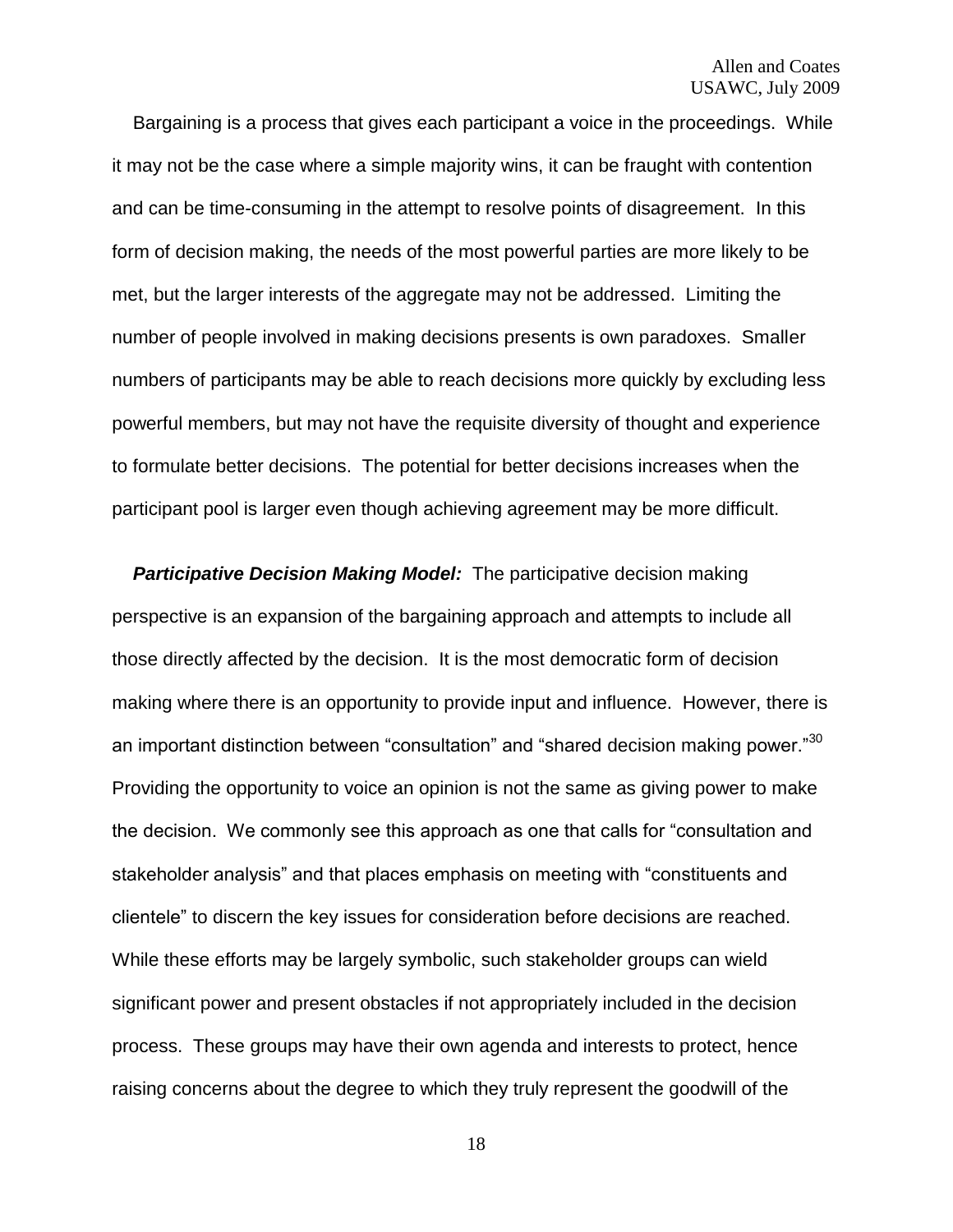greater community. To address this concern, advisory groups are often sought to represent all views of the community in a grass roots fashion.<sup>31</sup> Participative decision making takes place in the United Nations, NATO, and other world bodies.

 The 2005 Base Realignment and Closure (BRAC) process had obvious implications for the members of the Joint Planning and Execution Community. Decisions made by the Services responsible to provide the Title 10 functions of training and sustaining fielded forces have a significant impact on the Combatant Commands (CoComs) that have the mission to execute the national military strategy, joint plans, and operations. The BRAC decisions recommended by the Army in such areas as realignment of operational forces of the Active Army at installations DOD-wide, return of overseas units back to the continental United States, and consolidation of headquarters and other activities in Joint or multifunctional installations have obvious implications for warfighting commands. $32$  To gain input from the military departments on areas of common interest, Joint Cross Service Groups were formed and provided input to the Army infrastructure analysis for the BRAC deliberations. Once the DOD BRAC report was submitted to the executive branch, members of the Presidential BRAC commission visited installations recommended for closure to hear from those impacted by such decisions.

 Participative decision making is slow and expensive. While it is an effective means to collect information, the amount and unorganized nature of the information is a problem in its own right that has to be addressed. The quality of the decision in this approach often depends on the expertise, and commitment of the participants. There are a number of important factors that can influence the quality of participative decision making. The participants should strive to subordinate self-interest in pursuit of common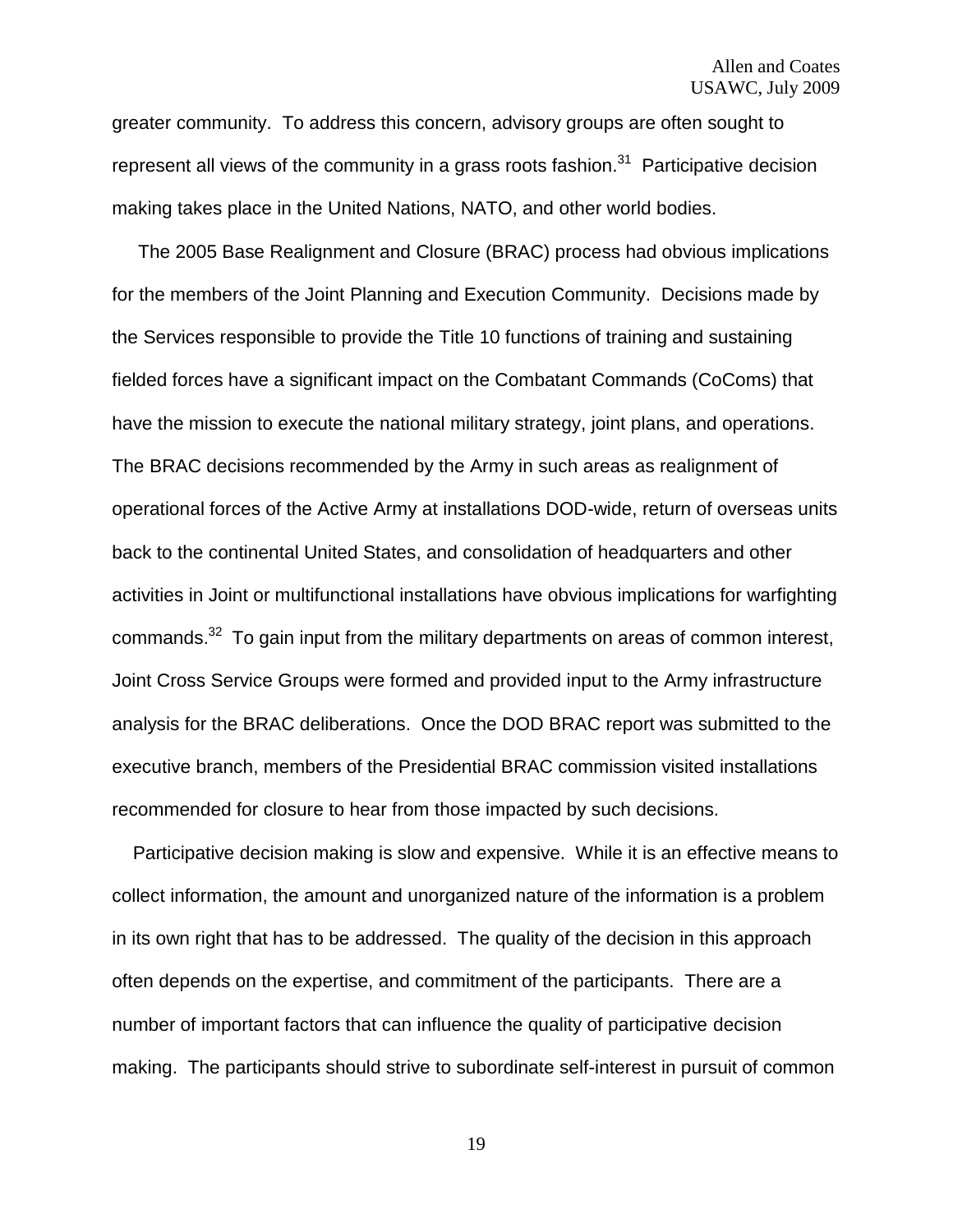goals. There should be an appropriate level of representation from the stakeholders and those groups should have enough power to influence the outcome.<sup>33</sup>

#### **CONCLUSION**

 Each decision paradigm presented here provides a method to analyze problems that our USAWC graduates will face as they move into higher levels of command. It is evident that each paradigm has its opportunities and challenges. The advantages and disadvantages will manifest themselves in varying degrees in different context. As they sit at the decision making table, our graduates will be able to recognize and be able to analyze the paradigmatic limitations and strengths as they are being discussed in strategy planning. They will also know that while we aspire to be rational in our choices of action, we are limited in our cognitive ability to comprehensively develop and assess alternatives. Additionally, we have innate biases and use heuristics that effect how we process and use information. Since implementing decisions generally requires the involvement of others, it is necessary to include them in the process of identifying key issues and determining potential solutions. The environment and context of the problem should influence the extent of inclusion and collaboration. In such cases, either the bargaining or participative decision making approach may be more appropriate to establish common interests and produce agreement as to what should be done and how. The Kettl and Fesler conclusion that no single approach offers a best solution to all the problems of making decisions captures the central theme to the USAWC perspective on decision making.<sup>34</sup> Having a variety of decision tools in our kitbags helps us identify the appropriate approach to individual problem situations.